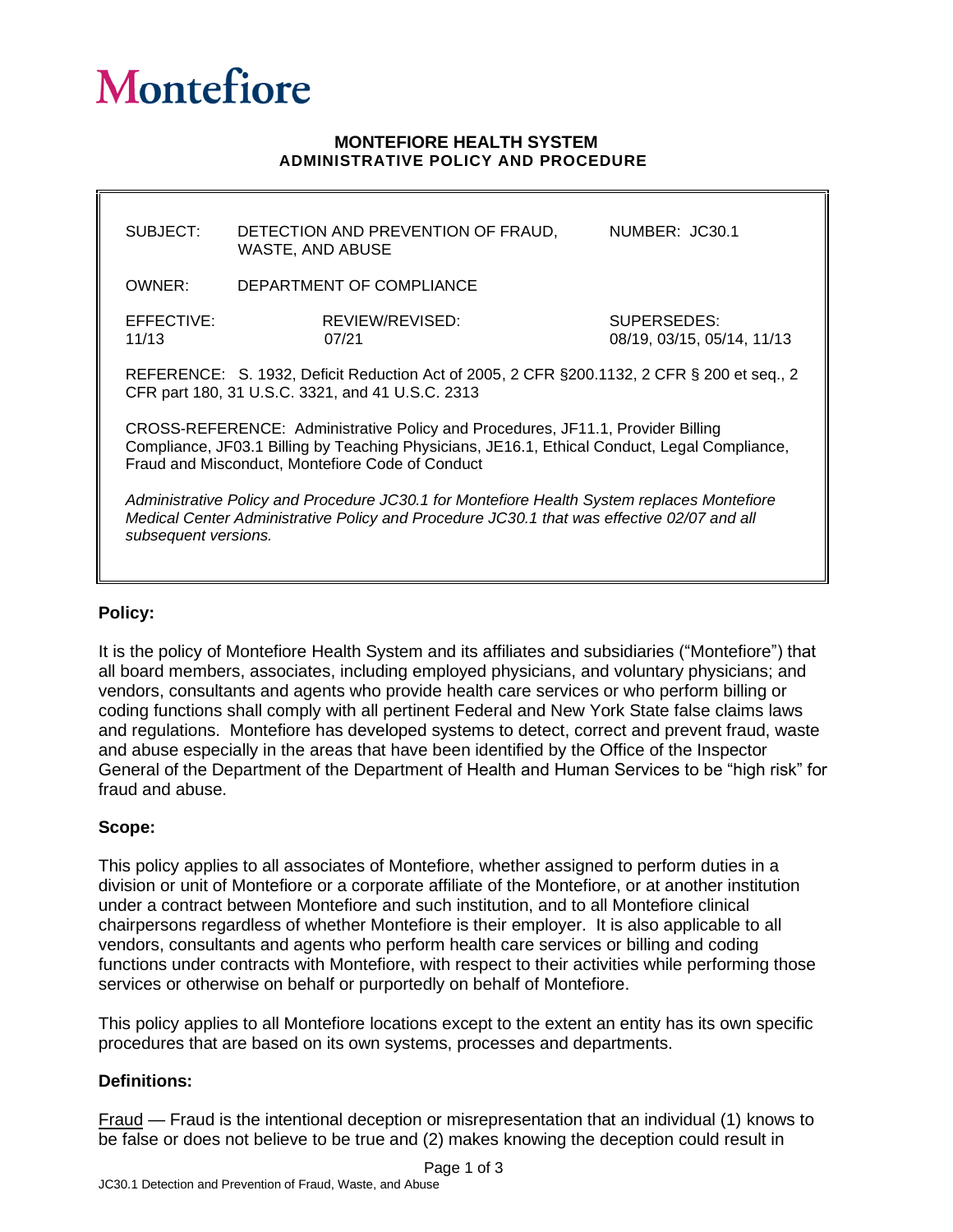some unauthorized benefit to himself/herself or some other person.

Waste – Waste is any healthcare spending or practice that can be eliminated without reducing the quality of care and includes incurring unnecessary costs because of inefficient or ineffective practices, systems or controls.

Abuse — Abuse involves incidents or practices that are inconsistent with accepted sound medical, business, or fiscal practices. These actions may result in unnecessary program costs and improper payment for services not meeting professionally recognized standards of care or medical necessity.

## **Application:**

Montefiore has adopted an extensive set of programs for detecting and preventing fraud, waste and abuse. The Department of Compliance oversees these programs and depending on the nature of the allegations works collaboratively with other departments to conduct investigations in these areas.

As part of the commitment to ethical and legal conduct, associates are required to bring immediately to the attention of their immediate supervisor, department supervisor, or the Compliance Officer, information regarding suspected improper conduct. Associates, board members, vendors, consultants and agents may also contact the Compliance Hotline by telephone at 1-800-662-8595 or online at [www.montefiore.alertline.com](http://www.montefiore.alertline.com/) to report concerns about possible violations of the law or institutional policy, and may do so anonymously if they wish. Montefiore is committed to investigating any such allegation of fraud, waste, or abuse swiftly and thoroughly and will do so through its internal compliance programs and processes. To ensure that the allegations are fully and fairly investigated, Montefiore requires that all associates fully cooperate in the investigation. Failure to report or to assist in an investigation of fraud, waste and abuse is a breach of the associate's obligation to Montefiore and will result in disciplinary action, up to and including termination of employment.

Any associate of Montefiore who reports such information will be protected against retaliation for coming forward both under Montefiore's internal compliance policies and procedures and federal and state law. However, Montefiore retains the right to take appropriate action against anyone who has participated in a violation of federal or state laws, regulations, requirements of regulatory, licensing or accrediting agencies or hospital policy.

### **Procedures:**

Work Plans — Each year, the Department of Compliance prepares work plans for the following year for each of the following areas: Corporate Compliance, HIPAA Privacy and Security, and Billing Compliance. The work plans set forth the auditing and monitoring activities that will be undertaken in the calendar year. All work plans are approved by the Executive Compliance Committee and presented to the Compliance Committee of the Board of Trustees.

Auditing and Monitoring — The Department of Compliance performs routine and periodic reviews of claims submitted to Medicare, Medicaid and other health care plans. Reviews of the claims development and submission process are also conducted, and may include reviewing the work of coders, billers, admitting and registration clerks, physicians and ancillary departments. Reviews may also be scheduled as a result of a complaint made directly to the Department of Compliance.

For HIPAA compliance, routine reviews of the clinical information system designed to identify unauthorized and/or inappropriate access to medical information are performed.

Risk Assessment — Certain laws and regulations require that a health care provider perform a